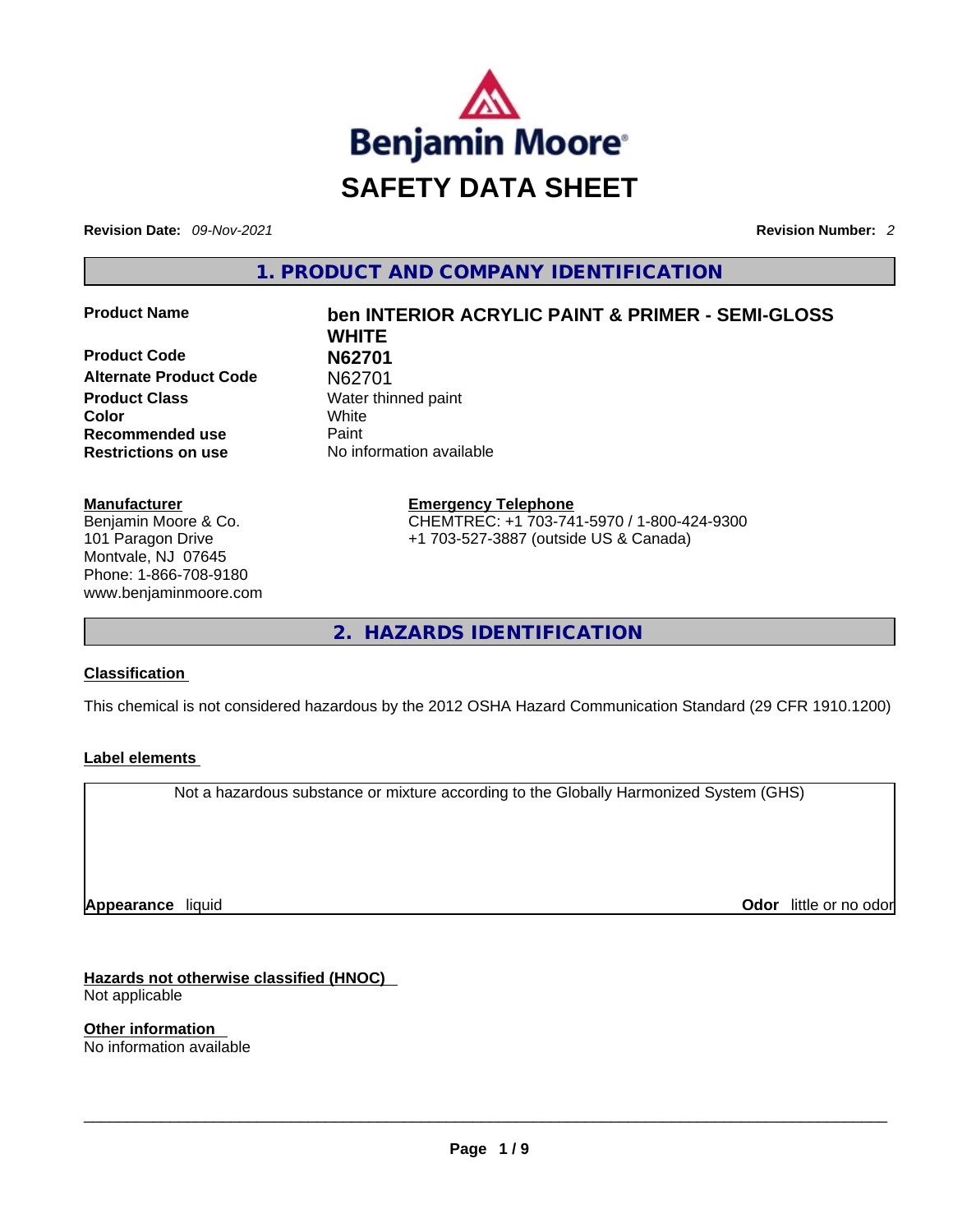**WARNING:** This product contains isothiazolinone compounds at levels of <0.1%. These substances are biocides commonly found in most paints and a variety of personal care products as a preservative. Certain individuals may be sensitive or allergic to these substances, even at low levels.

# **3. COMPOSITION INFORMATION ON COMPONENTS**

| <b>Chemical name</b>   | CAS No.                                     | We.<br>iaht-% |
|------------------------|---------------------------------------------|---------------|
| <br>dioxide<br>itanium | $\sim$ $\sim$ $\sim$<br>। २४६२<br>.ა.ჯ-67-1 | 30<br>25      |
| Kaolin                 | $.332 - 58 - 7$                             | -<br>         |

|                                                  | 4. FIRST AID MEASURES                                                                                    |
|--------------------------------------------------|----------------------------------------------------------------------------------------------------------|
| <b>General Advice</b>                            | No hazards which require special first aid measures.                                                     |
| <b>Eye Contact</b>                               | Rinse thoroughly with plenty of water for at least 15 minutes and consult a<br>physician.                |
| <b>Skin Contact</b>                              | Wash off immediately with soap and plenty of water while removing all<br>contaminated clothes and shoes. |
| <b>Inhalation</b>                                | Move to fresh air. If symptoms persist, call a physician.                                                |
| Ingestion                                        | Clean mouth with water and afterwards drink plenty of water. Consult a physician<br>if necessary.        |
| <b>Most Important</b><br><b>Symptoms/Effects</b> | None known.                                                                                              |
| <b>Notes To Physician</b>                        | Treat symptomatically.                                                                                   |

**5. FIRE-FIGHTING MEASURES** 

| <b>Suitable Extinguishing Media</b>                                              | Use extinguishing measures that are appropriate to local<br>circumstances and the surrounding environment.                                   |
|----------------------------------------------------------------------------------|----------------------------------------------------------------------------------------------------------------------------------------------|
| Protective equipment and precautions for firefighters                            | As in any fire, wear self-contained breathing apparatus<br>pressure-demand, MSHA/NIOSH (approved or equivalent)<br>and full protective gear. |
| <b>Specific Hazards Arising From The Chemical</b>                                | Closed containers may rupture if exposed to fire or<br>extreme heat.                                                                         |
| Sensitivity to mechanical impact                                                 | No.                                                                                                                                          |
| Sensitivity to static discharge                                                  | No.                                                                                                                                          |
| <b>Flash Point Data</b><br>Flash point (°F)<br>Flash Point (°C)<br><b>Method</b> | Not applicable<br>Not applicable<br>Not applicable                                                                                           |
|                                                                                  |                                                                                                                                              |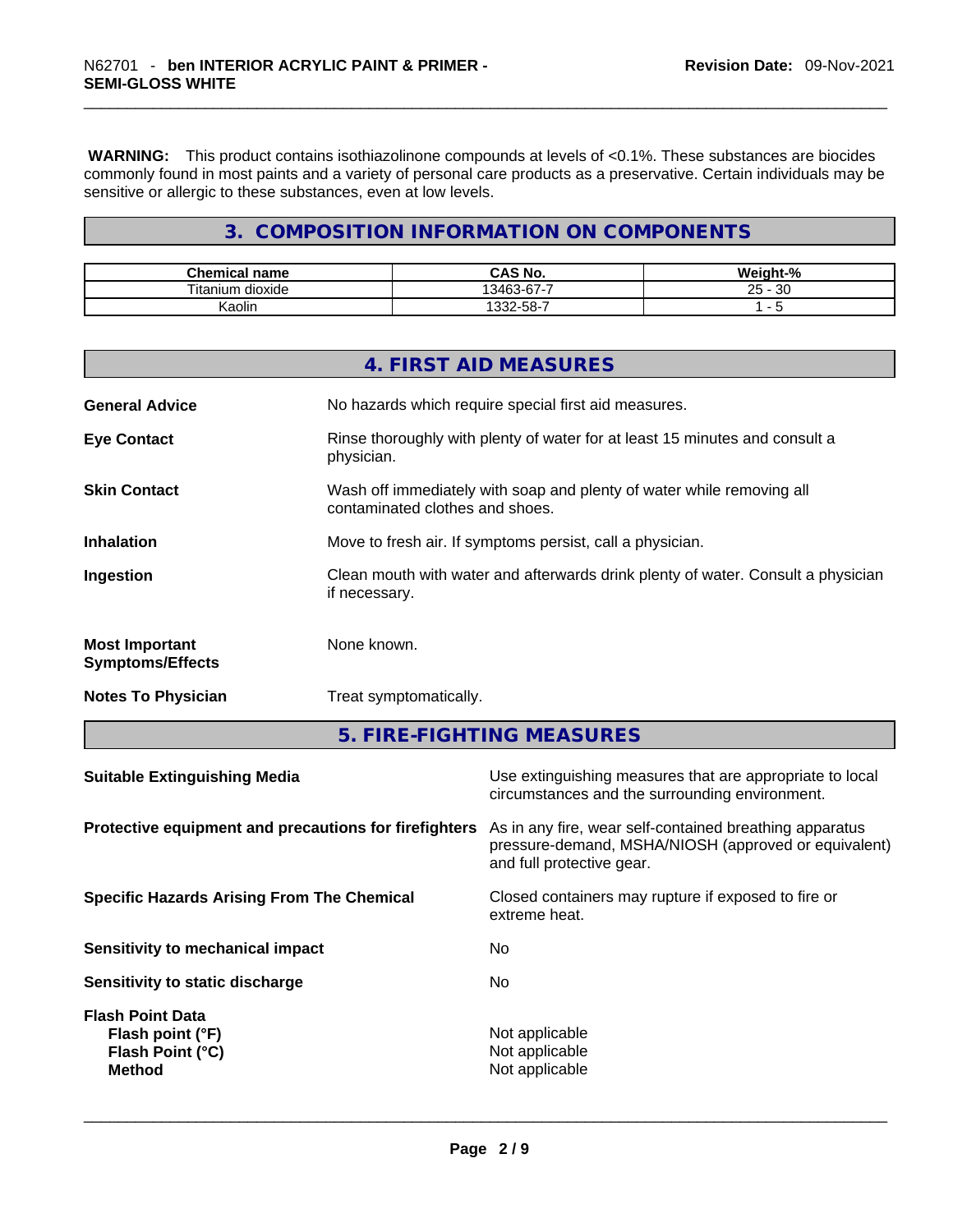#### **Flammability Limits In Air**

**Lower flammability limit:** Not applicable **Upper flammability limit:** Not applicable

**NFPA Health:** 1 **Flammability:** 0 **Instability:** 0 **Special:** Not Applicable

#### **NFPA Legend**

- 0 Not Hazardous
- 1 Slightly
- 2 Moderate
- 3 High
- 4 Severe

*The ratings assigned are only suggested ratings, the contractor/employer has ultimate responsibilities for NFPA ratings where this system is used.* 

*Additional information regarding the NFPA rating system is available from the National Fire Protection Agency (NFPA) at www.nfpa.org.* 

# **6. ACCIDENTAL RELEASE MEASURES**

| <b>Personal Precautions</b>      | Avoid contact with skin, eyes and clothing. Ensure adequate ventilation.                                                                                                         |
|----------------------------------|----------------------------------------------------------------------------------------------------------------------------------------------------------------------------------|
| <b>Other Information</b>         | Prevent further leakage or spillage if safe to do so.                                                                                                                            |
| <b>Environmental precautions</b> | See Section 12 for additional Ecological Information.                                                                                                                            |
| <b>Methods for Cleaning Up</b>   | Soak up with inert absorbent material. Sweep up and shovel into suitable<br>containers for disposal.                                                                             |
|                                  | 7. HANDLING AND STORAGE                                                                                                                                                          |
| Handling                         | Avoid contact with skin, eyes and clothing. Avoid breathing vapors, spray mists or<br>sanding dust. In case of insufficient ventilation, wear suitable respiratory<br>equipment. |
| <b>Storage</b>                   | Keep container tightly closed. Keep out of the reach of children.                                                                                                                |
| <b>Incompatible Materials</b>    | No information available                                                                                                                                                         |

# **8. EXPOSURE CONTROLS/PERSONAL PROTECTION**

#### **Exposure Limits**

| <b>Chemical name</b> | <b>ACGIH TLV</b>                                                             | <b>OSHA PEL</b>                                |
|----------------------|------------------------------------------------------------------------------|------------------------------------------------|
| Titanium dioxide     | TWA: $10 \text{ mg/m}^3$                                                     | 15 mg/m $3$ - TWA                              |
| Kaolin               | TWA: $2 \text{ mg/m}^3$ particulate matter<br>containing no asbestos and <1% | 15 mg/m $3$ - TWA<br>5 mg/m <sup>3</sup> - TWA |
|                      | crystalline silica, respirable particulate                                   |                                                |
|                      | matter                                                                       |                                                |

#### **Legend**

ACGIH - American Conference of Governmental Industrial Hygienists Exposure Limits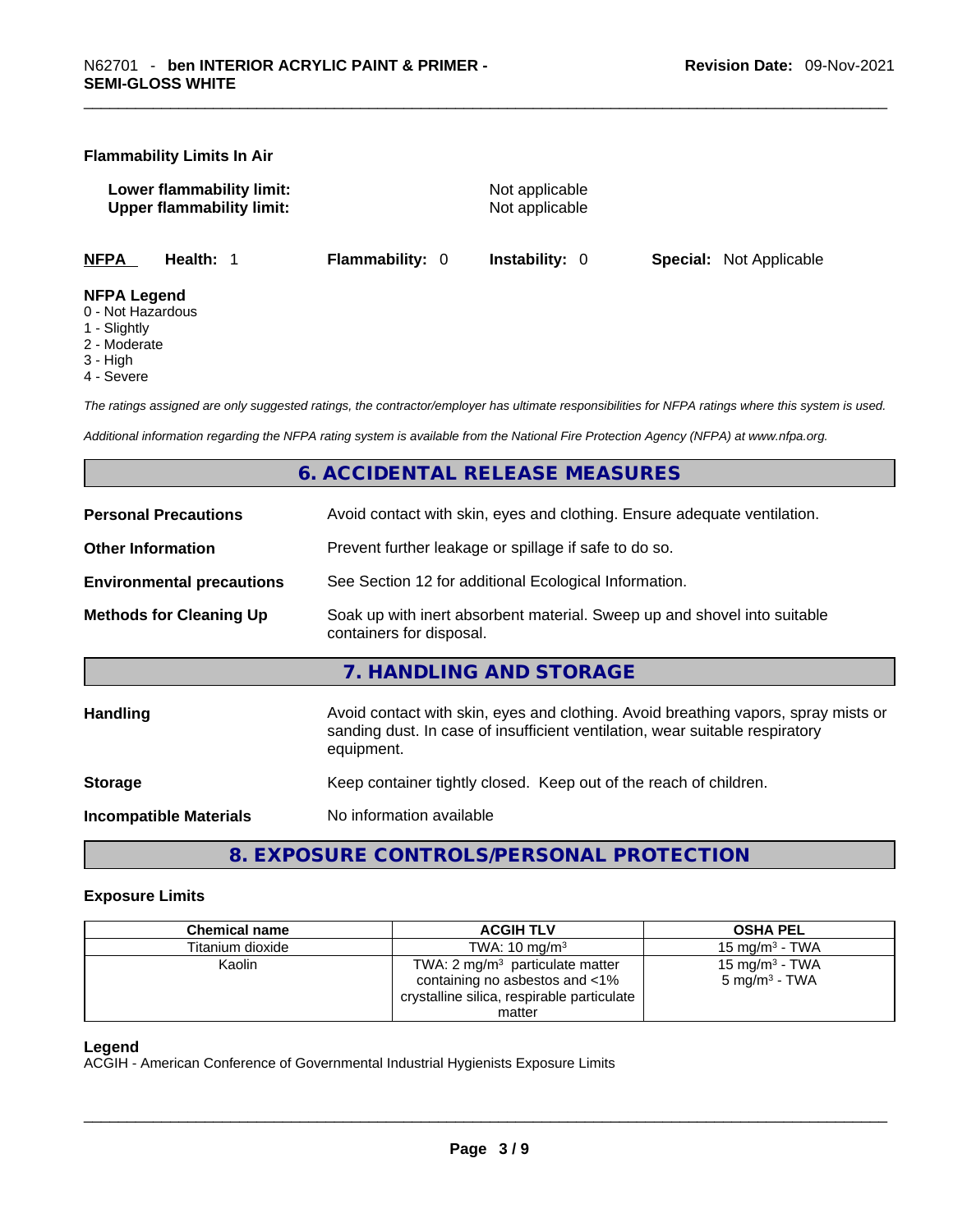OSHA - Occupational Safety & Health Administration Exposure Limits N/E - Not Established

| <b>Engineering Measures</b>          | Ensure adequate ventilation, especially in confined areas.                                                                          |
|--------------------------------------|-------------------------------------------------------------------------------------------------------------------------------------|
| <b>Personal Protective Equipment</b> |                                                                                                                                     |
| <b>Eye/Face Protection</b>           | Safety glasses with side-shields.                                                                                                   |
| <b>Skin Protection</b>               | Protective gloves and impervious clothing.                                                                                          |
| <b>Respiratory Protection</b>        | In case of insufficient ventilation wear suitable respiratory equipment.                                                            |
| <b>Hygiene Measures</b>              | Avoid contact with skin, eyes and clothing. Remove and wash contaminated<br>clothing before re-use. Wash thoroughly after handling. |

# **9. PHYSICAL AND CHEMICAL PROPERTIES**

| Appearance                           | liquid                   |
|--------------------------------------|--------------------------|
| Odor                                 | little or no odor        |
| <b>Odor Threshold</b>                | No information available |
| Density (Ibs/gal)                    | 11.1 - 11.2              |
| <b>Specific Gravity</b>              | $1.33 - 1.35$            |
| pH                                   | No information available |
| <b>Viscosity (cps)</b>               | No information available |
| Solubility(ies)                      | No information available |
| <b>Water solubility</b>              | No information available |
| <b>Evaporation Rate</b>              | No information available |
| Vapor pressure                       | No information available |
| <b>Vapor density</b>                 | No information available |
| Wt. % Solids                         | $50 - 60$                |
| Vol. % Solids                        | $35 - 45$                |
| Wt. % Volatiles                      | $40 - 50$                |
| Vol. % Volatiles                     | $55 - 65$                |
| <b>VOC Regulatory Limit (g/L)</b>    | 0                        |
| <b>Boiling Point (°F)</b>            | 212                      |
| <b>Boiling Point (°C)</b>            | 100                      |
| Freezing point (°F)                  | 32                       |
| <b>Freezing Point (°C)</b>           | $\Omega$                 |
| Flash point (°F)                     | Not applicable           |
| Flash Point (°C)                     | Not applicable           |
| <b>Method</b>                        | Not applicable           |
| <b>Flammability (solid, gas)</b>     | Not applicable           |
| <b>Upper flammability limit:</b>     | Not applicable           |
| Lower flammability limit:            | Not applicable           |
| <b>Autoignition Temperature (°F)</b> | No information available |
| <b>Autoignition Temperature (°C)</b> | No information available |
| Decomposition Temperature (°F)       | No information available |
| Decomposition Temperature (°C)       | No information available |
| <b>Partition coefficient</b>         | No information available |

# **10. STABILITY AND REACTIVITY**

**Reactivity** Not Applicable \_\_\_\_\_\_\_\_\_\_\_\_\_\_\_\_\_\_\_\_\_\_\_\_\_\_\_\_\_\_\_\_\_\_\_\_\_\_\_\_\_\_\_\_\_\_\_\_\_\_\_\_\_\_\_\_\_\_\_\_\_\_\_\_\_\_\_\_\_\_\_\_\_\_\_\_\_\_\_\_\_\_\_\_\_\_\_\_\_\_\_\_\_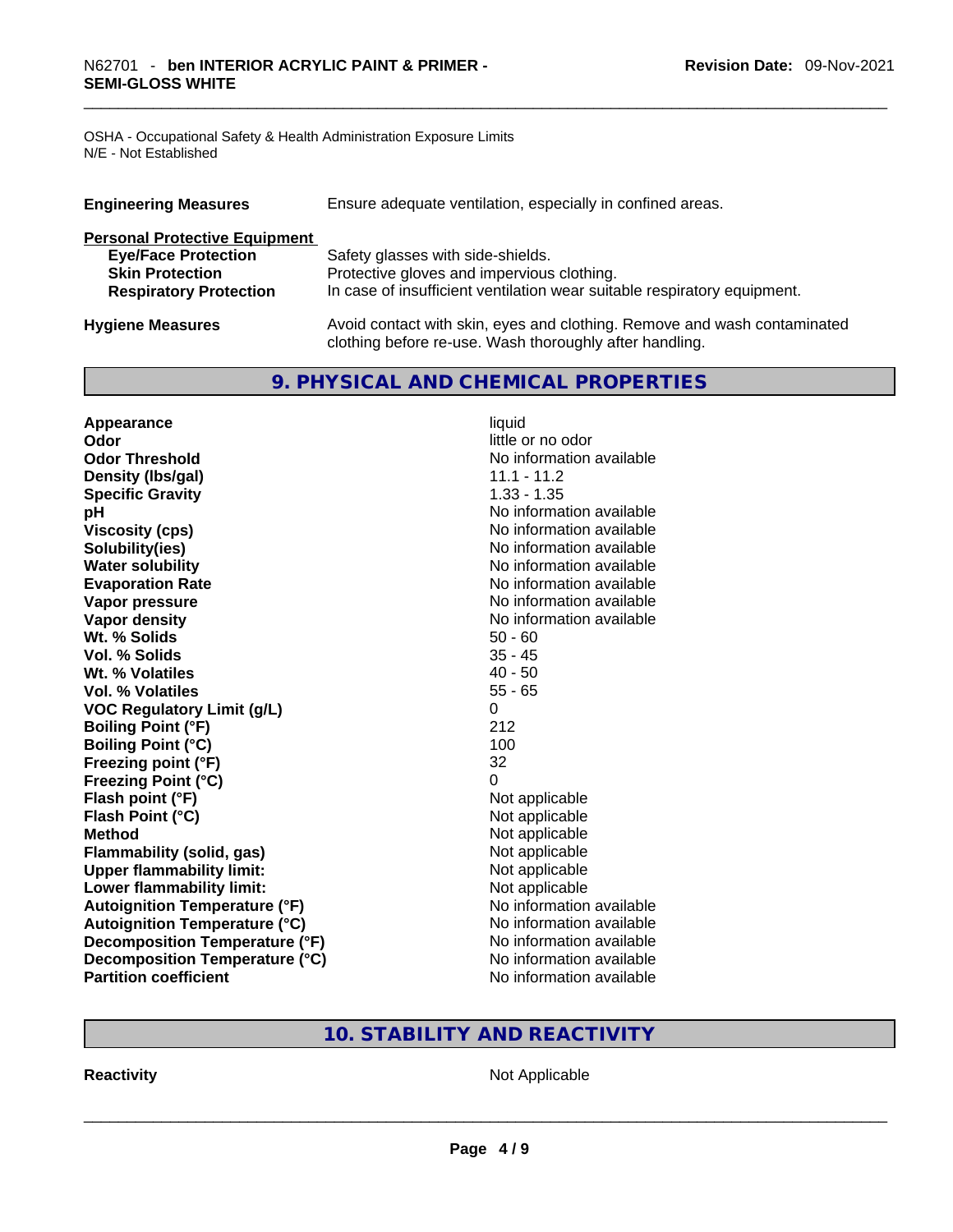| <b>Chemical Stability</b>               | Stable under normal conditions.          |
|-----------------------------------------|------------------------------------------|
| <b>Conditions to avoid</b>              | Prevent from freezing.                   |
| <b>Incompatible Materials</b>           | No materials to be especially mentioned. |
| <b>Hazardous Decomposition Products</b> | None under normal use.                   |
| Possibility of hazardous reactions      | None under normal conditions of use.     |

# **11. TOXICOLOGICAL INFORMATION**

| <b>Product Information</b>               |                                                                                                                 |
|------------------------------------------|-----------------------------------------------------------------------------------------------------------------|
| Information on likely routes of exposure |                                                                                                                 |
| <b>Principal Routes of Exposure</b>      | Eye contact, skin contact and inhalation.                                                                       |
| <b>Acute Toxicity</b>                    |                                                                                                                 |
| <b>Product Information</b>               | No information available                                                                                        |
|                                          | Symptoms related to the physical, chemical and toxicological characteristics                                    |
| <b>Symptoms</b>                          | No information available                                                                                        |
|                                          | Delayed and immediate effects as well as chronic effects from short and long-term exposure                      |
| Eye contact                              | May cause slight irritation.                                                                                    |
| <b>Skin contact</b>                      | Substance may cause slight skin irritation. Prolonged or repeated contact may dry<br>skin and cause irritation. |
| <b>Inhalation</b>                        | May cause irritation of respiratory tract.                                                                      |
| Ingestion                                | Ingestion may cause gastrointestinal irritation, nausea, vomiting and diarrhea.                                 |
| <b>Sensitization</b>                     | No information available                                                                                        |
| <b>Neurological Effects</b>              | No information available.                                                                                       |
| <b>Mutagenic Effects</b>                 | No information available.                                                                                       |
| <b>Reproductive Effects</b>              | No information available.                                                                                       |
| <b>Developmental Effects</b>             | No information available.                                                                                       |
| <b>Target organ effects</b>              | No information available.                                                                                       |
| <b>STOT - single exposure</b>            | No information available.                                                                                       |
| <b>STOT - repeated exposure</b>          | No information available.                                                                                       |
| Other adverse effects                    | No information available.                                                                                       |
| <b>Aspiration Hazard</b>                 | No information available                                                                                        |
| <b>Numerical measures of toxicity</b>    |                                                                                                                 |

# **The following values are calculated based on chapter 3.1 of the GHS document**

**ATEmix (oral)** 39300 mg/kg

# **Component Information**

| Chemical<br>name                  | $P^{\prime}$<br>)ral<br>.DSU         | D <sub>0</sub><br><b>LD50</b><br>. J.<br>чно. | $\sim$ $\sim$ $\sim$<br>ınnaıat<br>-USU |
|-----------------------------------|--------------------------------------|-----------------------------------------------|-----------------------------------------|
| $- \cdot$ .<br>ıtanıum<br>dioxide | 0.000<br>Rat<br>na/ka<br><b>UUUU</b> |                                               |                                         |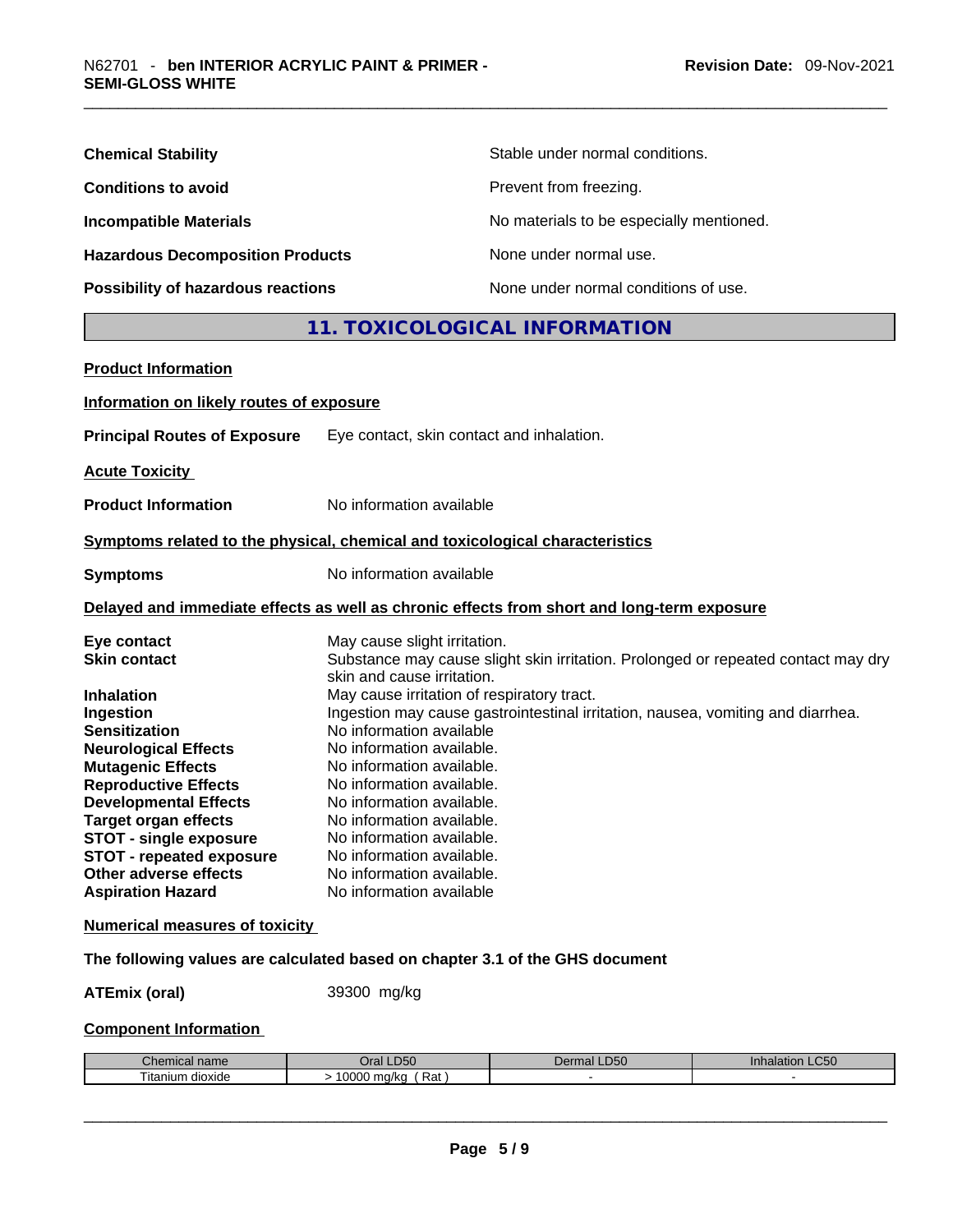| 13463-67-7 |                     |                     |  |
|------------|---------------------|---------------------|--|
| Kaolin     | Rat<br>. 5000 mg/kg | ′ Rat<br>5000 mg/kg |  |
| 332-58-7   |                     |                     |  |

#### **Chronic Toxicity**

#### **Carcinogenicity**

*The information below indicates whether each agency has listed any ingredient as a carcinogen:.* 

| <b>Chemical name</b>    | IARC                 | <b>NTP</b> | OSHA   |
|-------------------------|----------------------|------------|--------|
|                         | 2Β<br>Possible Human |            | Listed |
| ' Titanium J<br>dioxide | Carcinoɑen           |            |        |

• Although IARC has classified titanium dioxide as possibly carcinogenic to humans (2B), their summary concludes: "No significant exposure to titanium dioxide is thought to occur during the use of products in which titanium dioxide is bound to other materials, such as paint."

#### **Legend**

IARC - International Agency for Research on Cancer NTP - National Toxicity Program OSHA - Occupational Safety & Health Administration

**12. ECOLOGICAL INFORMATION** 

# **Ecotoxicity Effects**

The environmental impact of this product has not been fully investigated.

#### **Product Information**

#### **Acute Toxicity to Fish**

No information available

#### **Acute Toxicity to Aquatic Invertebrates**

No information available

#### **Acute Toxicity to Aquatic Plants**

No information available

#### **Persistence / Degradability**

No information available.

#### **Bioaccumulation**

There is no data for this product.

#### **Mobility in Environmental Media**

No information available.

#### **Ozone**

No information available

#### **Component Information**

**Acute Toxicity to Fish**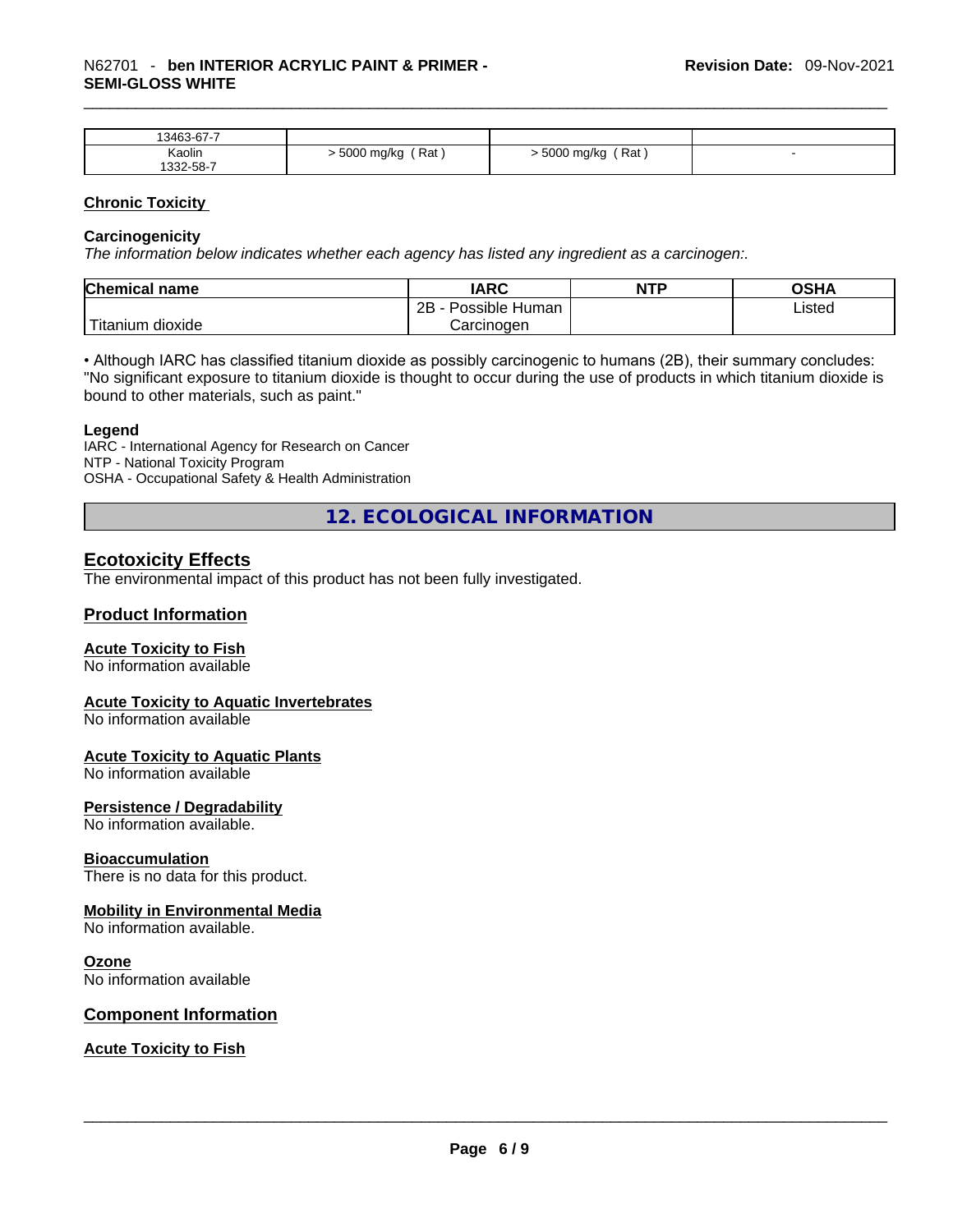#### Titanium dioxide

 $LC50:$  > 1000 mg/L (Fathead Minnow - 96 hr.)

#### **Acute Toxicity to Aquatic Invertebrates**

No information available

#### **Acute Toxicity to Aquatic Plants**

No information available

| 13. DISPOSAL CONSIDERATIONS                                                                                                                                                                                               |
|---------------------------------------------------------------------------------------------------------------------------------------------------------------------------------------------------------------------------|
| Dispose of in accordance with federal, state, and local regulations. Local<br>requirements may vary, consult your sanitation department or state-designated<br>environmental protection agency for more disposal options. |
| 14. TRANSPORT INFORMATION                                                                                                                                                                                                 |
| Not regulated                                                                                                                                                                                                             |
| Not regulated                                                                                                                                                                                                             |
| Not regulated                                                                                                                                                                                                             |
| <b>15. REGULATORY INFORMATION</b>                                                                                                                                                                                         |
|                                                                                                                                                                                                                           |

# **International Inventories**

| <b>TSCA: United States</b> | Yes - All components are listed or exempt. |
|----------------------------|--------------------------------------------|
| <b>DSL: Canada</b>         | No - Not all of the components are listed. |
|                            | One or more component is listed on NDSL.   |

# **Federal Regulations**

#### **SARA 311/312 hazardous categorization**

| Acute health hazard               | No. |  |
|-----------------------------------|-----|--|
| Chronic Health Hazard             | No. |  |
| Fire hazard                       | No  |  |
| Sudden release of pressure hazard | No. |  |
| Reactive Hazard                   | Nο  |  |

#### **SARA 313**

Section 313 of Title III of the Superfund Amendments and Reauthorization Act of 1986 (SARA). This product contains a chemical or chemicals which are subject to the reporting requirements of the Act and Title 40 of the Code of Federal Regulations, Part 372:

*None*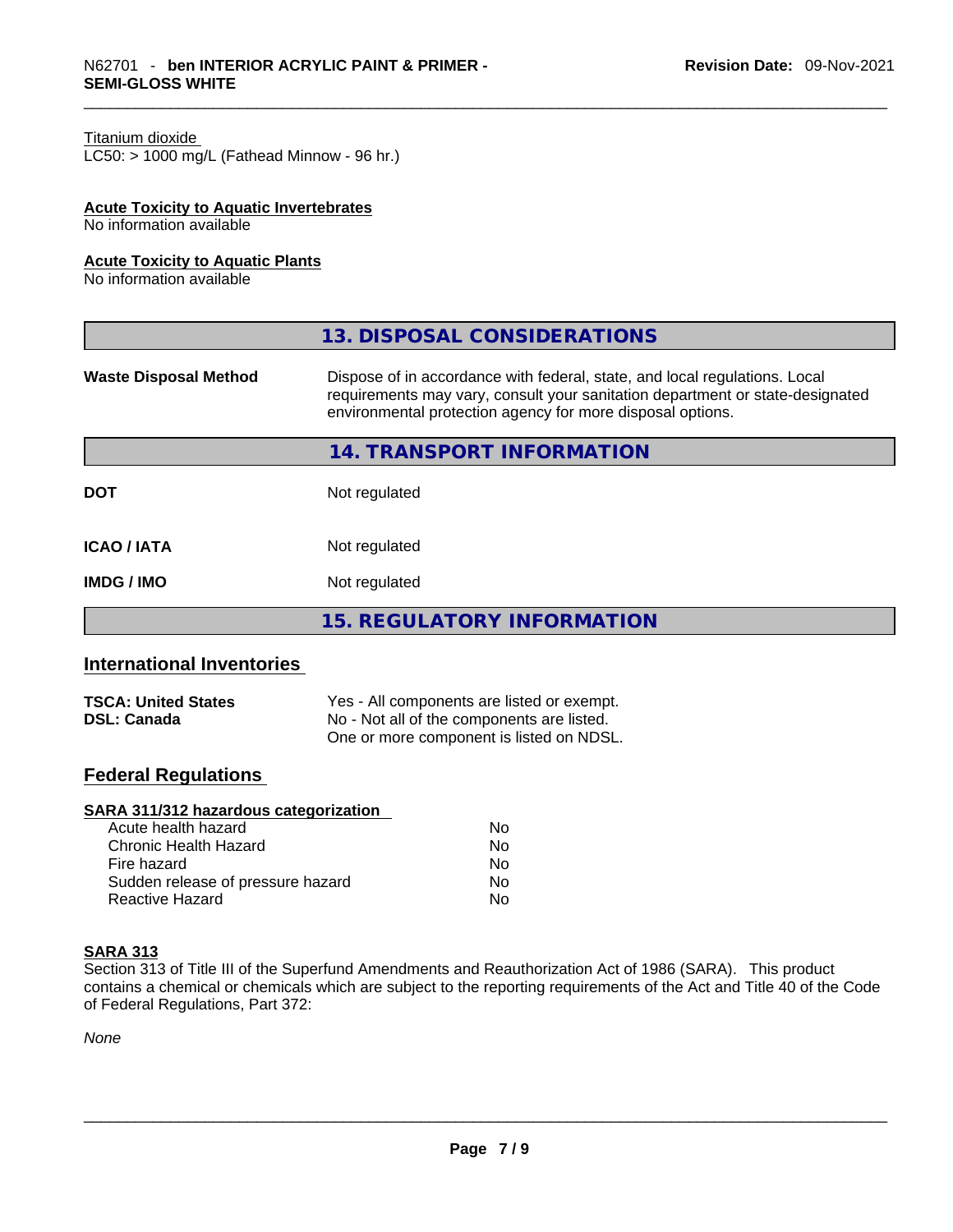## **Clean Air Act,Section 112 Hazardous Air Pollutants (HAPs) (see 40 CFR 61)**

This product contains the following HAPs:

*None*

# **US State Regulations**

#### **California Proposition 65**

**A** WARNING: This product can expose you to chemicals including Methyl isobutyl ketone, which are known to the State of California to cause cancer and birth defects or other reproductive harm. For more information go to www.P65Warnings.ca.gov.

#### **State Right-to-Know**

| <b>Chemical name</b> | Ma:<br><sub>ີ</sub> ຈາchusetts | New<br><b>Jersev</b> | Pennsvlvania |
|----------------------|--------------------------------|----------------------|--------------|
| dioxide<br>itanium   |                                |                      |              |
| ∖aolır               |                                |                      |              |

#### **Legend**

X - Listed

# **16. OTHER INFORMATION**

**HMIS** - **Health:** 1 **Flammability:** 0 **Reactivity:** 0 **PPE:** -

#### **HMIS Legend**

- 0 Minimal Hazard
- 1 Slight Hazard
- 2 Moderate Hazard
- 3 Serious Hazard
- 4 Severe Hazard
- \* Chronic Hazard
- X Consult your supervisor or S.O.P. for "Special" handling instructions.

Note: The PPE rating has intentionally been left blank. Choose appropriate PPE that will protect employees from the hazards the material will *present under the actual normal conditions of use.* 

*Caution: HMISÒ ratings are based on a 0-4 rating scale, with 0 representing minimal hazards or risks, and 4 representing significant hazards or risks. Although HMISÒ ratings are not required on MSDSs under 29 CFR 1910.1200, the preparer, has chosen to provide them. HMISÒ ratings are to be used only in conjunction with a fully implemented HMISÒ program by workers who have received appropriate HMISÒ training. HMISÒ is a registered trade and service mark of the NPCA. HMISÒ materials may be purchased exclusively from J. J. Keller (800) 327-6868.* 

 **WARNING!** If you scrape, sand, or remove old paint, you may release lead dust. LEAD IS TOXIC. EXPOSURE TO LEAD DUST CAN CAUSE SERIOUS ILLNESS, SUCH AS BRAIN DAMAGE, ESPECIALLY IN CHILDREN. PREGNANT WOMEN SHOULD ALSO AVOID EXPOSURE.Wear a NIOSH approved respirator to control lead exposure. Clean up carefully with a HEPA vacuum and a wet mop. Before you start, find out how to protect yourself and your family by contacting the National Lead Information Hotline at 1-800-424-LEAD or log on to www.epa.gov/lead.